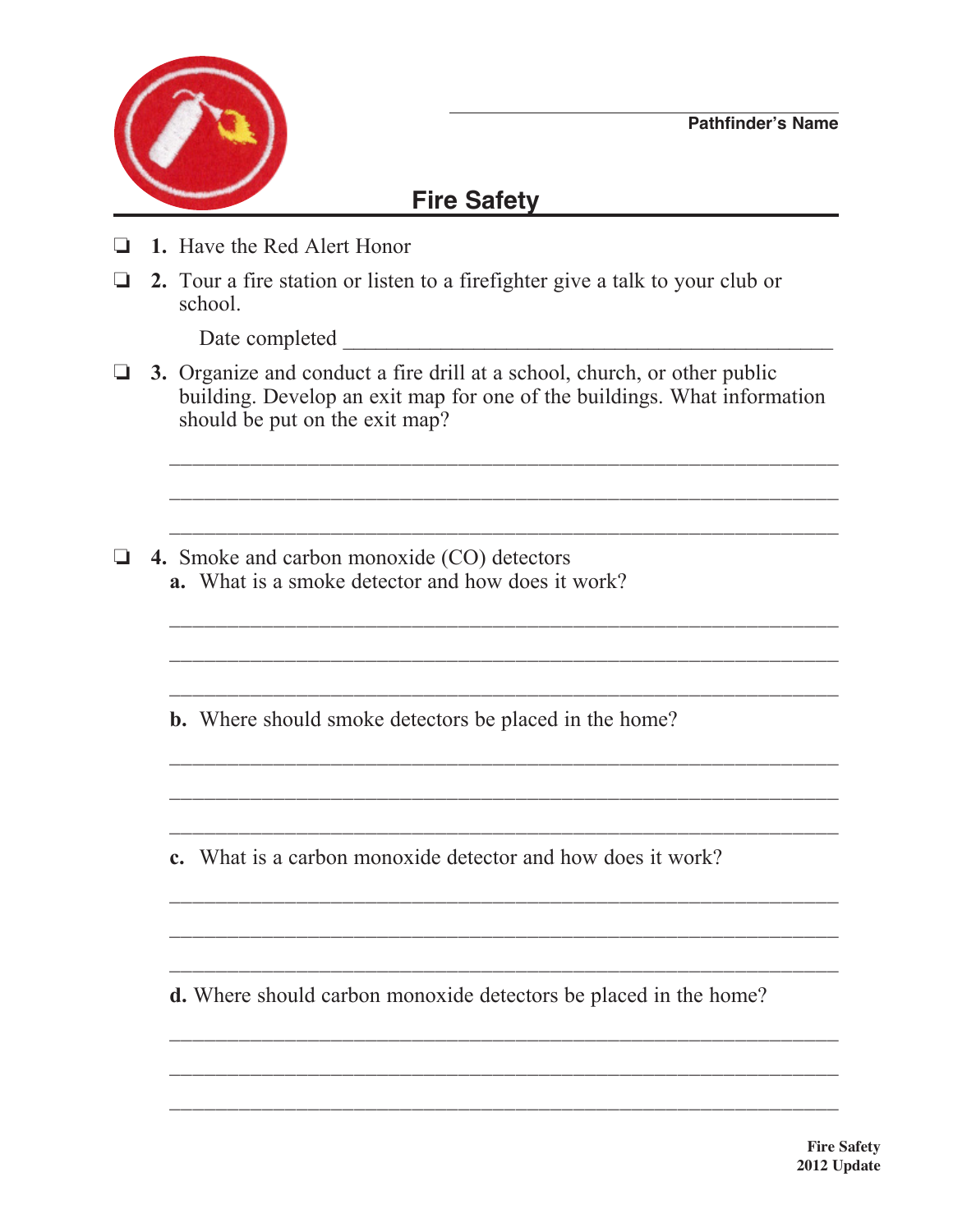- o **5.** Fire Extinguishers Complete all of the following:
	- **a.** Know and understand the different classes of fires and the types of extinguishers needed to put them out.

Date completed \_\_\_\_\_\_\_\_\_\_\_\_\_\_\_\_\_\_\_\_\_\_\_\_\_\_\_\_\_\_\_\_\_\_\_\_\_\_\_\_\_\_\_\_\_

 **b.** With a qualified instructor, know how to use a fire extinguisher to put out a small fire.

Date completed  $\Box$ 

 **c.** Know when to quit attempting to put out a fire and evacuate. Discuss the reasons why keeping a clear exit is important.

| Date completed |  |  |  |  |
|----------------|--|--|--|--|
|                |  |  |  |  |

 **d.** Properly inspect a minimum of five (5) fire extinguishers in your school, church or other public building. Report your findings to your instructor or group.

Date completed  $\Box$ 

- o **6.** Know what to look for during a fire safety inspection. Perform a fire safety inspection of your house and present your findings to your parents. Then perform a fire safety inspection of one of the following and present your findings to the leaders of the institution. Be prepared to give suggestions and answer questions that arise.
	- **a.** Your church
	- **b.** Your school
	- **c.** Other public building

Date completed \_\_\_\_\_\_\_\_\_\_\_\_\_\_\_\_\_\_\_\_\_\_\_\_\_\_\_\_\_\_\_\_\_\_\_\_\_\_\_\_\_\_\_\_\_

o **7.** What guidelines and precautions must you take before starting a camp or trash fire?

 $\overline{\phantom{a}}$  ,  $\overline{\phantom{a}}$  ,  $\overline{\phantom{a}}$  ,  $\overline{\phantom{a}}$  ,  $\overline{\phantom{a}}$  ,  $\overline{\phantom{a}}$  ,  $\overline{\phantom{a}}$  ,  $\overline{\phantom{a}}$  ,  $\overline{\phantom{a}}$  ,  $\overline{\phantom{a}}$  ,  $\overline{\phantom{a}}$  ,  $\overline{\phantom{a}}$  ,  $\overline{\phantom{a}}$  ,  $\overline{\phantom{a}}$  ,  $\overline{\phantom{a}}$  ,  $\overline{\phantom{a}}$ 

 $\overline{\phantom{a}}$  ,  $\overline{\phantom{a}}$  ,  $\overline{\phantom{a}}$  ,  $\overline{\phantom{a}}$  ,  $\overline{\phantom{a}}$  ,  $\overline{\phantom{a}}$  ,  $\overline{\phantom{a}}$  ,  $\overline{\phantom{a}}$  ,  $\overline{\phantom{a}}$  ,  $\overline{\phantom{a}}$  ,  $\overline{\phantom{a}}$  ,  $\overline{\phantom{a}}$  ,  $\overline{\phantom{a}}$  ,  $\overline{\phantom{a}}$  ,  $\overline{\phantom{a}}$  ,  $\overline{\phantom{a}}$ 

 $\overline{\phantom{a}}$  ,  $\overline{\phantom{a}}$  ,  $\overline{\phantom{a}}$  ,  $\overline{\phantom{a}}$  ,  $\overline{\phantom{a}}$  ,  $\overline{\phantom{a}}$  ,  $\overline{\phantom{a}}$  ,  $\overline{\phantom{a}}$  ,  $\overline{\phantom{a}}$  ,  $\overline{\phantom{a}}$  ,  $\overline{\phantom{a}}$  ,  $\overline{\phantom{a}}$  ,  $\overline{\phantom{a}}$  ,  $\overline{\phantom{a}}$  ,  $\overline{\phantom{a}}$  ,  $\overline{\phantom{a}}$ 

- $\Box$  **8.** Serve your community in regards to fire safety by doing one of the following:
	- **a.** Provide smoke detector battery replacements for your neighborhood or community.
	- **b.** Assist an elderly neighbor in making their residence fire safe.